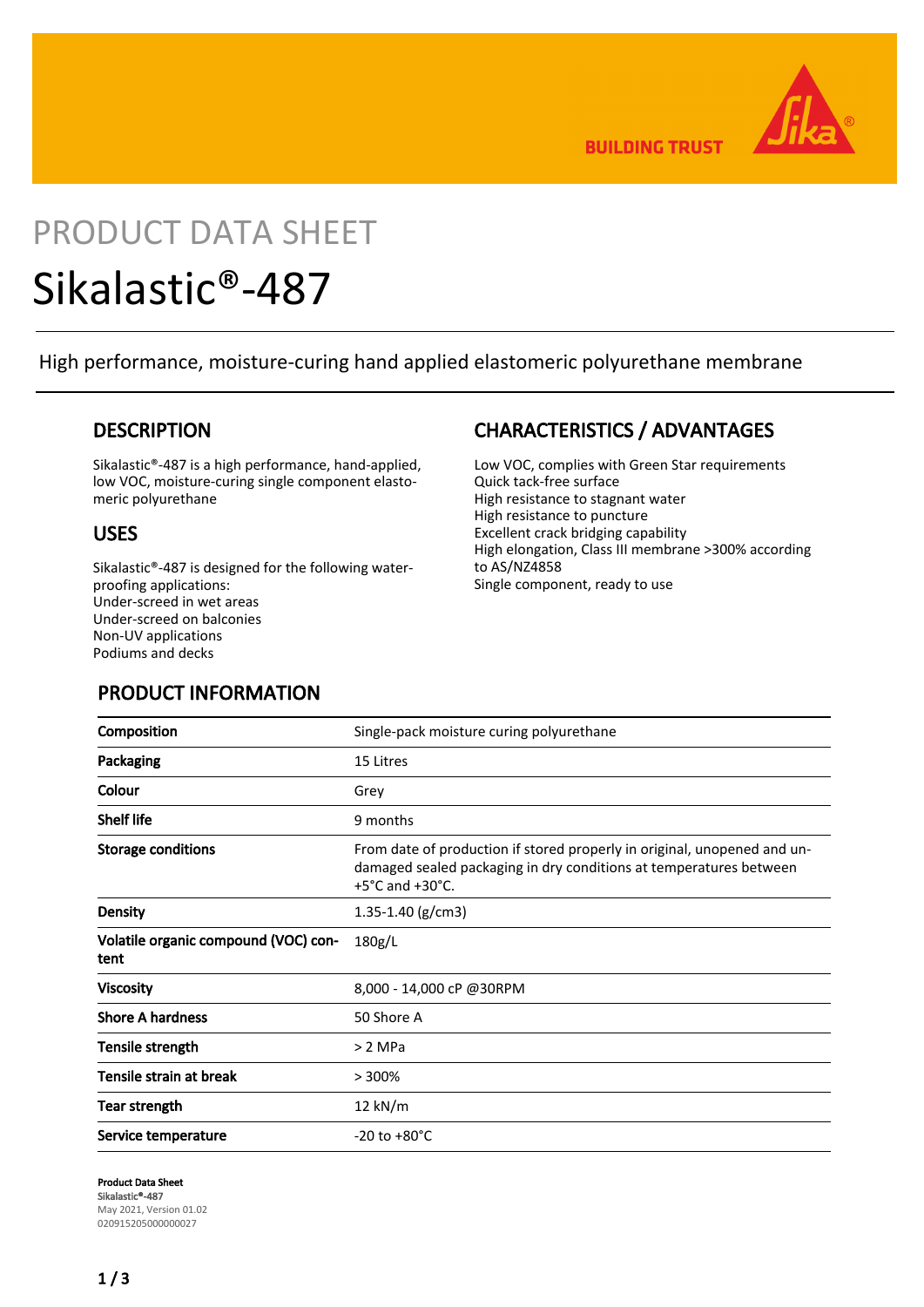| Dry film thickness          | 2 coats of a minimum of 680 microns (WFT) are required to achieve a<br>1.2mm dry film thickness.                                                                                                                                                                                                                                                             |  |
|-----------------------------|--------------------------------------------------------------------------------------------------------------------------------------------------------------------------------------------------------------------------------------------------------------------------------------------------------------------------------------------------------------|--|
| Relative air humidity       | Between 20 and 90%                                                                                                                                                                                                                                                                                                                                           |  |
| Substrate temperature       | +5 to +35 $^{\circ}$ C                                                                                                                                                                                                                                                                                                                                       |  |
| Substrate moisture content  | Up to $5%$                                                                                                                                                                                                                                                                                                                                                   |  |
| Waiting time to overcoating | In normal conditions, Sikalastic®-487 can be recoated with another layer of<br>Sikalastic®-487 after one night and within 2 days. In case of rain or if the<br>recoating interval was exceeded, light abrasion and reactivate Sikalastic®-<br>487 with Sika Thinner C or for the best results remove the existing coating<br>back to substrate and re-apply. |  |
| Drying time                 | 24 hours for full cure.                                                                                                                                                                                                                                                                                                                                      |  |

## BASIS OF PRODUCT DATA

All technical data stated in this Product Data Sheet are based on laboratory tests. Actual measured data may vary due to circumstances beyond our control.

#### IMPORTANT CONSIDERATIONS

Do not install Sikalastic®-487 without the use of a primer. Do not under apply Sikalastic®-487 as this will impact the products performance and cause premature degradation.

## ECOLOGY, HEALTH AND SAFETY

For information and advice on the safe handling, storage and disposal of chemical products, users shall refer to the most recent Safety Data Sheet (SDS) containing physical, ecological, toxicological and other safety-related data.

## APPLICATION INSTRUCTIONS

#### SUBSTRATE PREPARATION

Surface must be clean, sound, smooth and dust-free as well as oil-free. A layer of diluted Sikalastic®- 487 membrane (with 10% Thinner C) can be used as a primer for dry and contaminants-free concrete. In the case of high porosity, it is recommended to use an epoxy primer. Please see 'priming' section below for further information.

#### Product Data Sheet Sikalastic®-487 May 2021, Version 01.02 020915205000000027

#### APPLICATION

| <b>PRIMER:</b>                        | <b>CONSUMPTION RATE:</b> |
|---------------------------------------|--------------------------|
| Sikalastic® PU Primer                 | 4m2 per Litre            |
| Sikalastic <sup>®</sup> Moisture Seal | Up to 10m2 per Litre     |
|                                       | (refer to pds)           |
| Sikalastic®-487 (10% di-              | 4m2 per Litre            |
| luted Thinner C)                      |                          |

#### NOTES:

-The above consumption rates are indicative only and can fluctuate depending on porosity of surface being primed.

#### MEMBRANE APPLICATION:

Sikalastic®-487 can be applied with a brush or a roller to the desired thickness.

2 coats of 680 micron (WFT) are required to achieve a dry film thickness of 1.2mm.

Sikalastic®-487 can be subject to light foot traffic and screed applications after 24 hours.

#### CLEANING OF EQUIPMENT

Reusable tools should be cleaned carefully with Sika Thinner C before curing.

## LOCAL RESTRICTIONS

Please note that as a result of specific local regulations the declared data for this product may vary from country to country. Please consult the local Product Data Sheet for the exact product data.

## LEGAL NOTES

The information, and, in particular, the recommendations relating to the application and end-use of Sika products, are given in good faith based on Sika's current knowledge and experience of the products when properly stored, handled and applied under normal conditions in accordance with Sika's recommendations. In practice, the differences in materials, substrates and actual site conditions are such that no warranty in respect of merchantability or of fitness for a particular purpose, nor any liability arising out of any legal relationship whatsoever, can be inferred either from this information, or from any written recommendations, or from any other advice offered. The user of the product must test the product's suitability



**BUILDING TRUST**